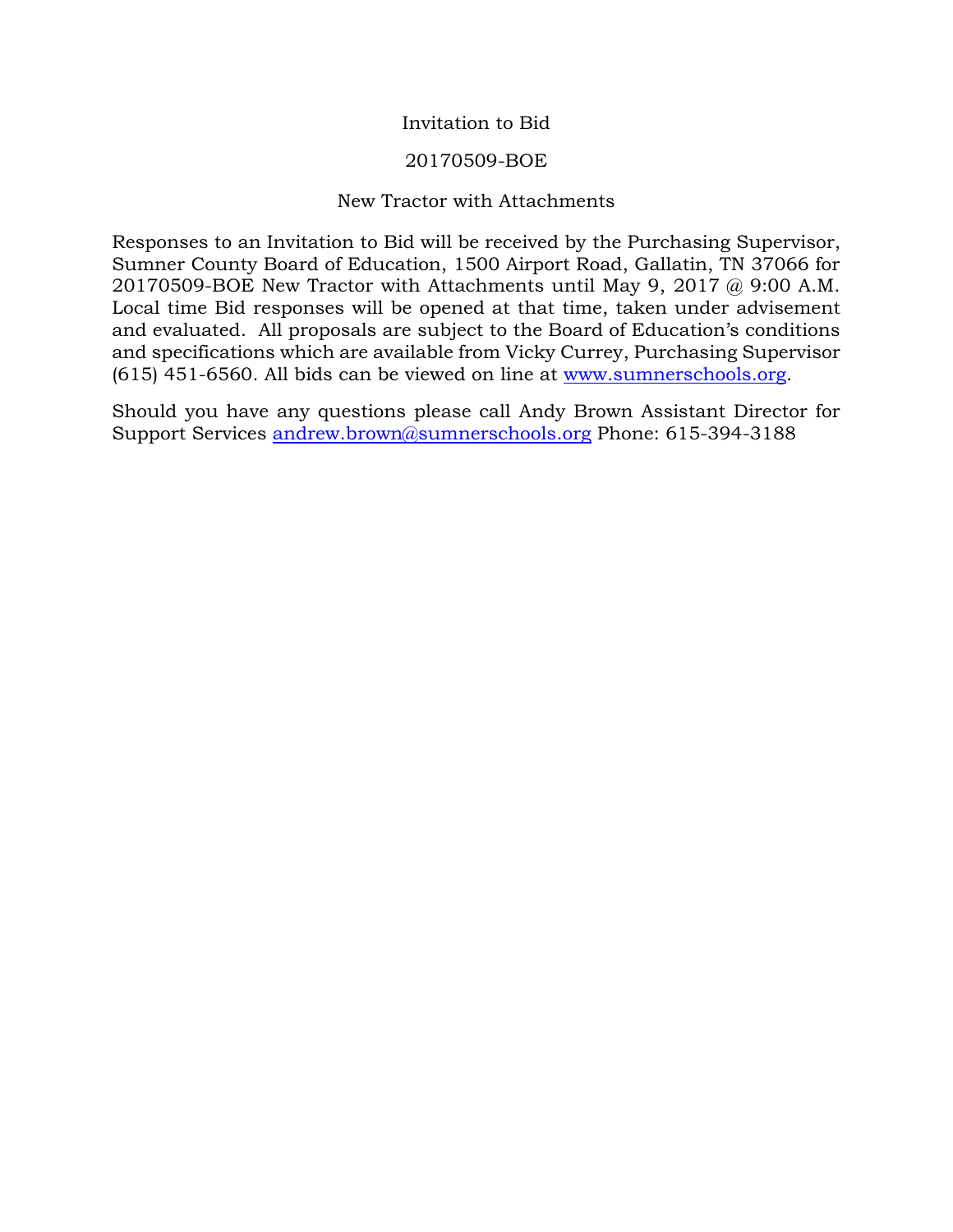#### **NOTICE TO RESPONDENTS**

Responses to an Invitation to Bid will be received by the Purchasing Supervisor in the SUPPORT SERVICE FACILITY CONFERENCE ROOM, Sumner County Board of Education, 1500 Airport Road Gallatin, TN 37066. They will be received until **9:00 a.m. Local Time May 9, 2017 for 20170509 -BOE New Tractor with Attachments at** which time the responses will be opened, taken under advisement and evaluated. *BIDS WILL BE POSTED ON www.sumnerschools.org*

**GENERAL REQUIREMENTS AND CONDITIONS**

-------------------------------------------------------------------------------------------------------------------------------

- 1. The Sumner County Board of Education reserves the right to accept or reject any and/or all responses in whole or in part, and to waive informalities therein.
- 2. Any responses received after the scheduled closing time for the receipt for responses will not be considered.
- 3. If a mistake is discovered after the responses are received, only the Sumner County Board of Education may allow the respondent to withdraw the entire response.
- 4. Partial payments will not be approved unless justification for such payment can be shown. Terms will be net 30 days.
- 5. Payment will not be made until the said 20170509-BOE New Tractor with Attachments are inspected and approved as meeting all specifications by persons appointed by the Sumner County Board of Education.
- 6. Responses submitted must be in a sealed envelope and marked on the outside as follows: **RESPONSE 20170509-BOE New Tractor with Attachments DEADLINE: May 9, 2017 9:00 a.m. Local Time**
- 7. Facsimile responses will not be considered.
- 8. If a successful bidder violates any terms of their bid, the contract, school board policy or any law they may be disqualified from bidding for a period of two years for minor violations or longer for major violations. Bids from disqualified bidders will not be accepted during the period of disqualification.
- 9. Prices quoted on the response (if any) are to be considered firm and binding until the said **20170509-BOE New Tractor with Attachments** in the possession of the Sumner County Board of Education.
- 10. No purchase or contract is authorized or valid until the issuance of a Board Purchase Order in accordance with Board Policy. No Board Employee is authorized to purchase equipment, supplies or services prior to the issuance of such a Purchase Order.
- 11. Any deviation from these stated terms, specifications and conditions must be coordinated with and approved in writing by the Purchasing Supervisor, Vicky Currey (615) 451-6560.
- 12. All bids that exceed \$25,000 must have the Company Name, License Number, Expiration Date thereof and License Classification of Contractor listed on outside of sealed envelope. As required by State of Tennessee Code Annotated 62-6-119.
- 13. The awarded bidder will be required to post a performance and payment bond in the amount of 25% of the contract price if it exceeds \$100,000 as stated by State of Tennessee Code Annotated 12-4-201.
- 14. If the project cost in excess of \$25,000 a performance bond must be secured by the requesting party in an amount equal to the market improvement value.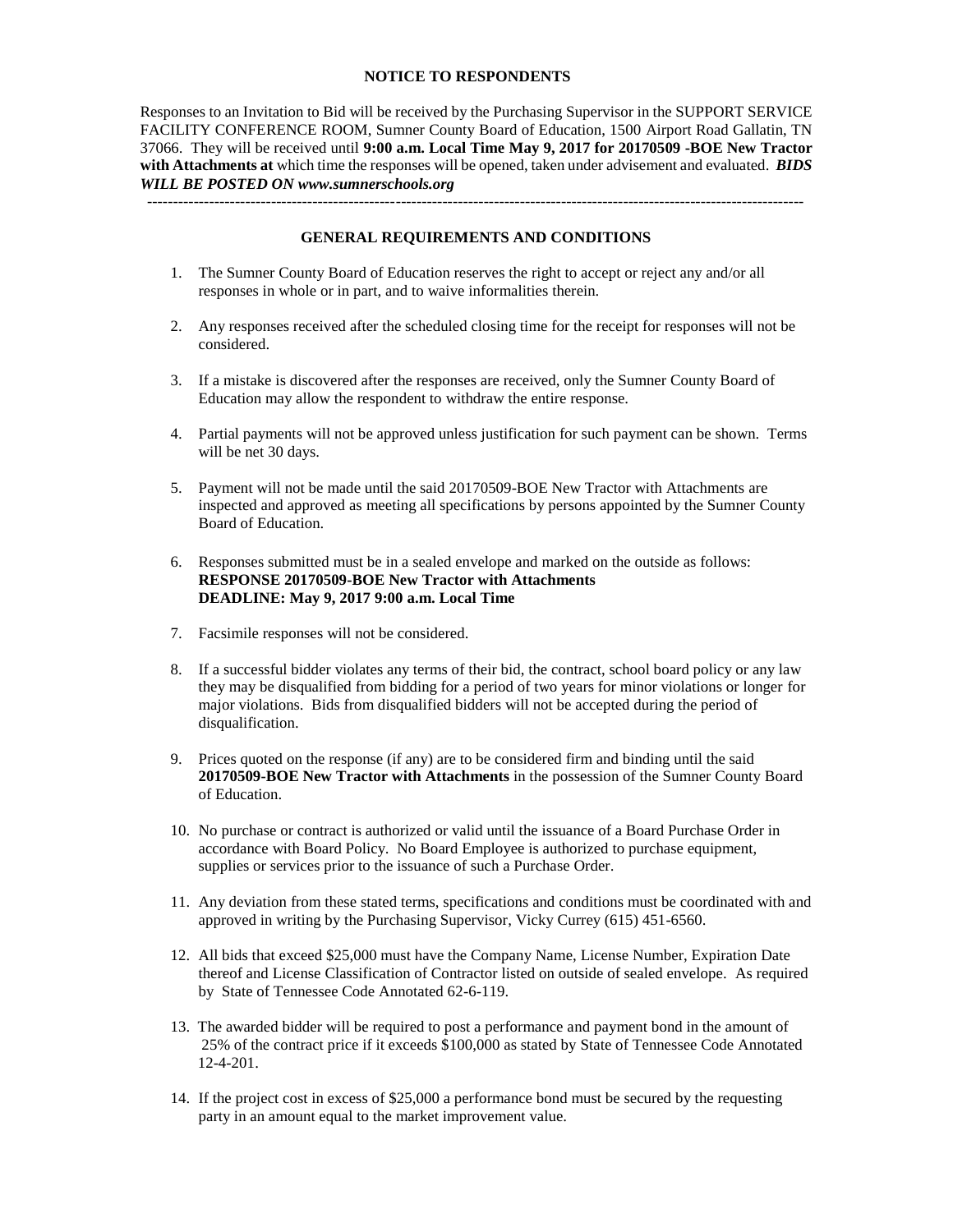# **Tractor Specifications**

- 4 Wheel Drive  $\bullet$
- Minimum 55 horsepower at the PTO  $\bullet$
- Diesel engine
- Traditional drive utility tractor, no hydrostatic drive
- Front end loader with quick attach skid loader style bucket
- Fluid filled tires
- Additional front and rear hydraulic connections
- Grill Guard
- Power steering
- Power brakes  $\bullet$
- Rear locking differential  $\bullet$